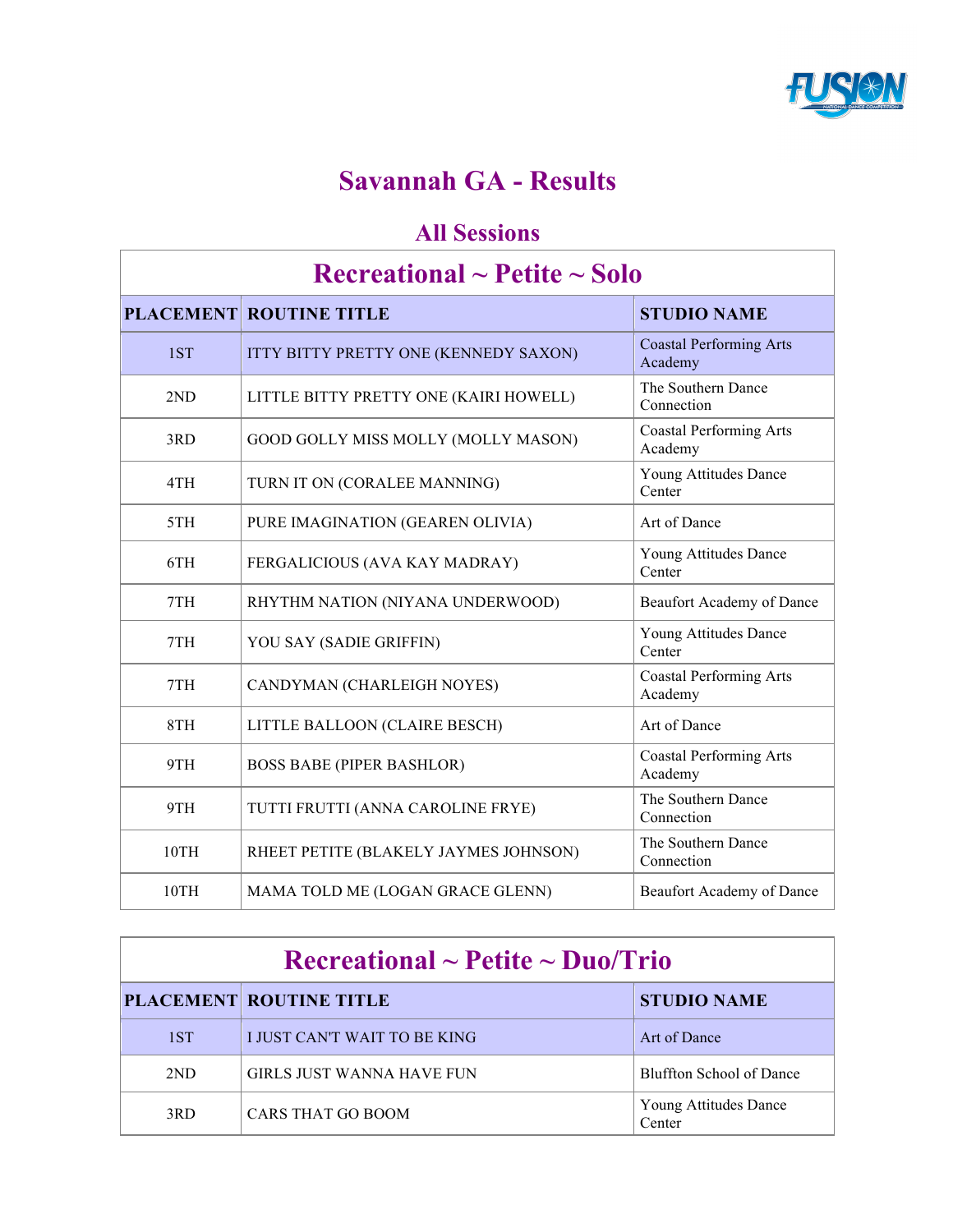|     | $\rm Recreational \sim Petite \sim Small~Group$ |                                  |
|-----|-------------------------------------------------|----------------------------------|
|     | <b>PLACEMENT ROUTINE TITLE</b>                  | <b>STUDIO NAME</b>               |
| 1ST | <b>BATHING BEAUTIES</b>                         | <b>Bluffton School of Dance</b>  |
| 2ND | <b>FIRST CLASS</b>                              | The STUDIO Savannah              |
| 3RD | DON'T WORRY BE HAPPY                            | Young Attitudes Dance<br>Center  |
| 4TH | <b>BATTLE</b>                                   | Beaufort Academy of Dance        |
| 5TH | <b>SECRET GARDEN</b>                            | <b>Beaufort Academy of Dance</b> |
| 6TH | <b>DANCE LIKE ME</b>                            | Young Attitudes Dance<br>Center  |
| 7TH | <b>I WON'T GROW UP</b>                          | Art of Dance                     |
| 7TH | <b>WILLIE WONKA</b>                             | Art of Dance                     |
| 7TH | <b>GIFT OF A FRIEND</b>                         | Statesboro Elite Dance Studio    |

| $\textbf{Recreational} \sim \textbf{Petite} \sim \textbf{Large Group}$ |                                |                                           |
|------------------------------------------------------------------------|--------------------------------|-------------------------------------------|
|                                                                        | <b>PLACEMENT ROUTINE TITLE</b> | <b>STUDIO NAME</b>                        |
| 1ST                                                                    | <b>SPACE JAM</b>               | The Southern Dance<br>Connection          |
| 2ND                                                                    | <b>ANNIE</b>                   | <b>Coastal Performing Arts</b><br>Academy |
| 3RD                                                                    | <b>SWEET NOTHINGS</b>          | <b>Coastal Performing Arts</b><br>Academy |
| 4TH                                                                    | <b>UPTOWN GIRL</b>             | The Southern Dance<br>Connection          |
| 5TH                                                                    | <b>ROCKIN' ROBIN</b>           | Statesboro Elite Dance Studio             |
| 6TH                                                                    | <b>ROCKIN' ROBIN</b>           | Young Attitudes Dance<br>Center           |

| Recreational $\sim$ Petite $\sim$ Line |                                |                                  |
|----------------------------------------|--------------------------------|----------------------------------|
|                                        | <b>PLACEMENT ROUTINE TITLE</b> | <b>STUDIO NAME</b>               |
| 1ST                                    | <b>TROLLS WANNA HAVE FUN!</b>  | The Southern Dance<br>Connection |

| $\rm Recreational \sim Junior \sim Solo$ |                                  |                                |
|------------------------------------------|----------------------------------|--------------------------------|
|                                          | <b>PLACEMENT ROUTINE TITLE</b>   | <b>STUDIO NAME</b>             |
| 1ST                                      | LET'S GET LOUD (EDEN HOWELL)     | A <sub>2</sub> K Dance Project |
| 2ND                                      | LOYAL BRAVE TRUE (KIRRYN HUNTER) | A2K Dance Project              |
| 3RD                                      | THE DAYS (NORA DURSTEWITZ)       | A2K Dance Project              |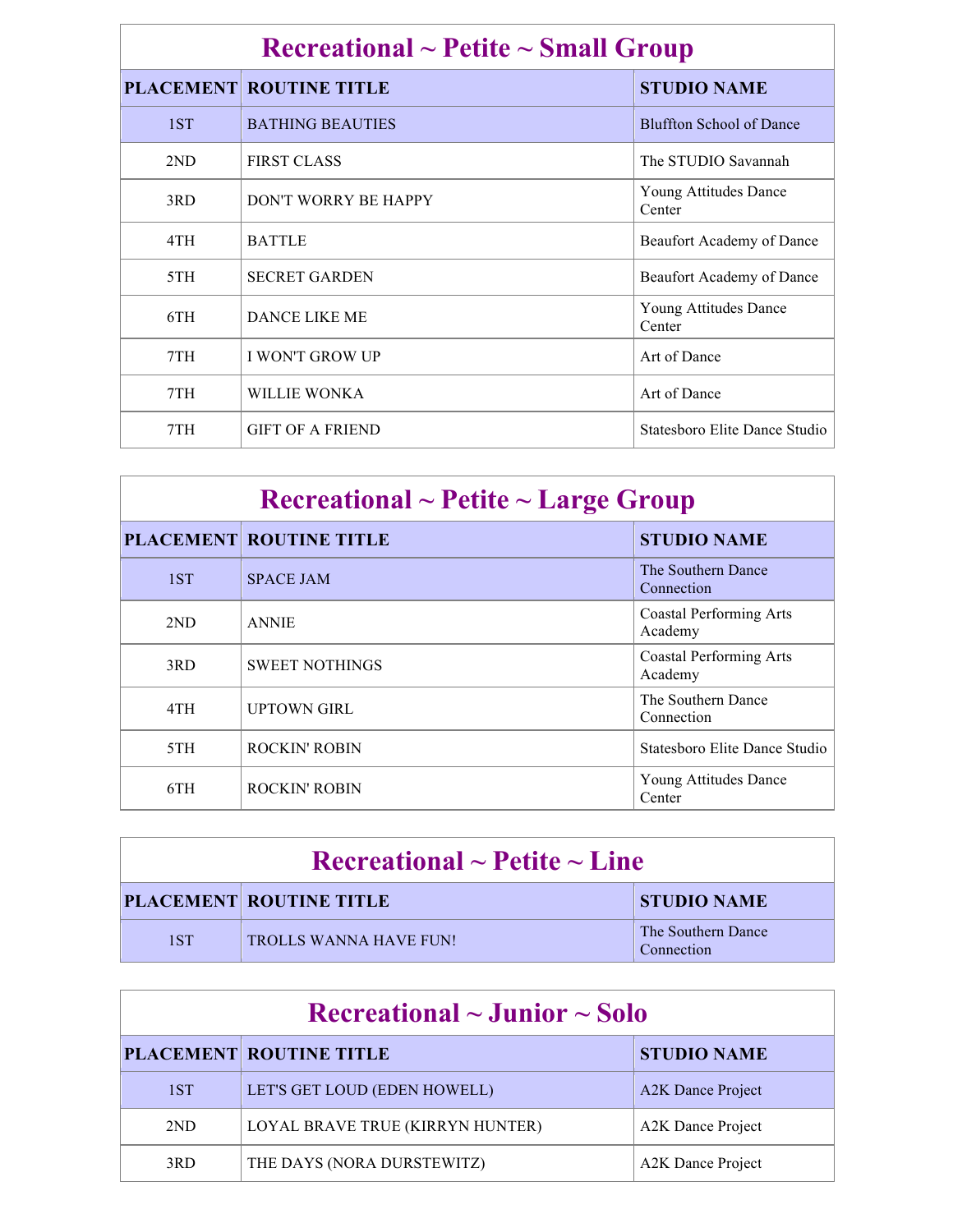| 4TH  | CLAY (TAYLOR MAYNARD)                             | <b>A2K Dance Project</b>             |
|------|---------------------------------------------------|--------------------------------------|
| 5TH  | <b>FABULOUS (FINNLEY BRADY)</b>                   | Technique Dance Company              |
| 5TH  | BORN TO BOOGIE (ALI JACKSON)                      | The Southern Dance<br>Connection     |
| 6TH  | ATTENTION (ALANA LATORRE)                         | Art of Dance                         |
| 7TH  | DANCE DOCTOR (RACHEL CLAY)                        | <b>Statesboro Elite Dance Studio</b> |
| 8TH  | <b>BLACK CAT (KHYLEE YI)</b>                      | Beaufort Academy of Dance            |
| 9TH  | SURPRISE! (LILY BONVECHIO)                        | Center Stage Studio                  |
| 10TH | FRIEND LIKE ME (CHARLIANN THOMPSON)               | Technique Dance Company              |
| 11TH | MAMA KNOWS BEST (JURNEE WYNN)                     | The Southern Dance<br>Connection     |
| 12TH | I FEEL GOOD (RAYLEIGH FAIRCLOTH)                  | The Southern Dance<br>Connection     |
| 13TH | <b>BEAUTIFUL (BELLA POORE)</b>                    | <b>A2K Dance Project</b>             |
| 13TH | <b>EVERY HEART (LANIE ROSS)</b>                   | Statesboro Elite Dance Studio        |
| 14TH | TRUE COLORS (KIRA CHECHKOVSKY)                    | Art of Dance                         |
| 15TH | LIKE I'M GONNA LOOSE YOU (MCKENZIE WARKO)         | Beaufort Academy of Dance            |
| 16TH | YOU CAN BE ANYTHING (JENNA TROYER)                | Art of Dance                         |
| 17TH | GONNA DIG A LITTLE DEEPER (RAYLEIGH<br>HUTCHESON) | The Southern Dance<br>Connection     |
| 18TH | PRACTICALLY PERFECT (BLAKELY WRIGHT)              | <b>Statesboro Elite Dance Studio</b> |

### **Recreational ~ Junior ~ Duo/Trio**

|     | <b>PLACEMENT ROUTINE TITLE</b> | <b>STUDIO NAME</b>              |
|-----|--------------------------------|---------------------------------|
| 1ST | A LITTLE PARTY                 | A <sub>2</sub> K Dance Project  |
| 2ND | <b>BE THE LIGHT</b>            | Art of Dance                    |
| 3RD | <b>MAKE IT LOOK EASY</b>       | The STUDIO Savannah             |
| 4TH | <b>FAITH</b>                   | Center Stage Studio             |
| 5TH | <b>GROW</b>                    | <b>Bluffton School of Dance</b> |

| $\rm Recreational \sim Junior \sim Small\,\, Group$ |                                |                          |
|-----------------------------------------------------|--------------------------------|--------------------------|
|                                                     | <b>PLACEMENT ROUTINE TITLE</b> | <b>STUDIO NAME</b>       |
| 1ST                                                 | <b>NORTH</b>                   | <b>A2K Dance Project</b> |
| 2ND                                                 | WHITE WINGED DOVE              | The STUDIO Savannah      |
| 3RD                                                 | <b>ONCE UPON A PRINCESS</b>    | Art of Dance             |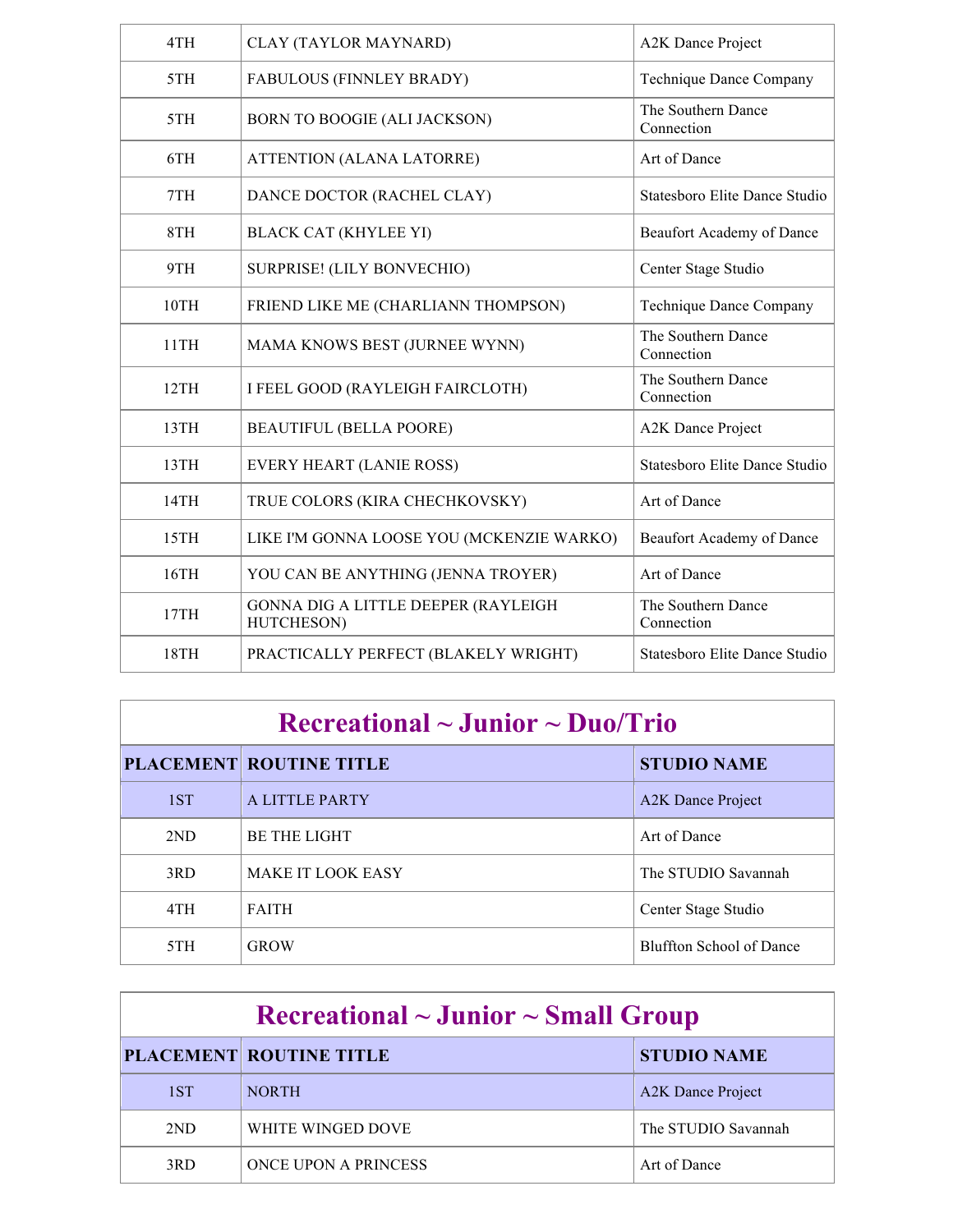| 4TH  | <b>LE FREAK</b>           | <b>Bluffton School of Dance</b> |
|------|---------------------------|---------------------------------|
| 5TH  | <b>HOME</b>               | <b>Bluffton School of Dance</b> |
| 6TH  | <b>SCHOOL ROCK</b>        | Art of Dance                    |
| 7TH  | <b>MY BOYFRIENDS BACK</b> | Pulse Dance Center              |
| 8TH  | <b>REASONS</b>            | Beaufort Academy of Dance       |
| 9TH  | <b>FIRE AWAY</b>          | Center Stage Studio             |
| 10TH | <b>SWAY TO THAT SOUND</b> | Beaufort Academy of Dance       |

| $\textbf{Recretional} \sim \textbf{Junior} \sim \textbf{Large Group}$ |                                  |                    |
|-----------------------------------------------------------------------|----------------------------------|--------------------|
|                                                                       | <b>PLACEMENT ROUTINE TITLE</b>   | <b>STUDIO NAME</b> |
| 1ST                                                                   | <b>GOODBYE YELLOW BRICK ROAD</b> | Art of Dance       |
| 2ND                                                                   | BABY I'M A STAR                  | Art of Dance       |

| $\rm Recreational \sim Teen \sim Solo$ |                                     |                                           |
|----------------------------------------|-------------------------------------|-------------------------------------------|
|                                        | <b>PLACEMENT ROUTINE TITLE</b>      | <b>STUDIO NAME</b>                        |
| 1ST                                    | LEGALLY BLONDE (RYLAN DEFLORIO)     | Art of Dance                              |
| 2ND                                    | I CHOOSE YOU (CATHERINE WADE)       | Art of Dance                              |
| 3RD                                    | <b>HOLD ON (EMMA FERGUSON)</b>      | Beaufort Academy of Dance                 |
| 4TH                                    | I WON'T GIVE UP (JACKSON BROEKEMA)  | Art of Dance                              |
| 4TH                                    | RIVER DEEP (TATIANA HENDRICKS)      | <b>Coastal Performing Arts</b><br>Academy |
| 5TH                                    | OOH CHILD (MADELINE MCCAULEY)       | Art of Dance                              |
| 6TH                                    | A MILLION DREAMS (ELIZABETH MELTON) | A2K Dance Project                         |

| Recreational $\sim$ Teen $\sim$ Duo/Trio |                                |                               |
|------------------------------------------|--------------------------------|-------------------------------|
|                                          | <b>PLACEMENT ROUTINE TITLE</b> | <b>STUDIO NAME</b>            |
| 1ST                                      | <b>FOOTPRINTS</b>              | Statesboro Elite Dance Studio |
| 2ND                                      | <b>MAMA I'M A BIG GIRL NOW</b> | Center Stage Studio           |
| 3RD                                      | <b>BIG NOISE</b>               | Technique Dance Company       |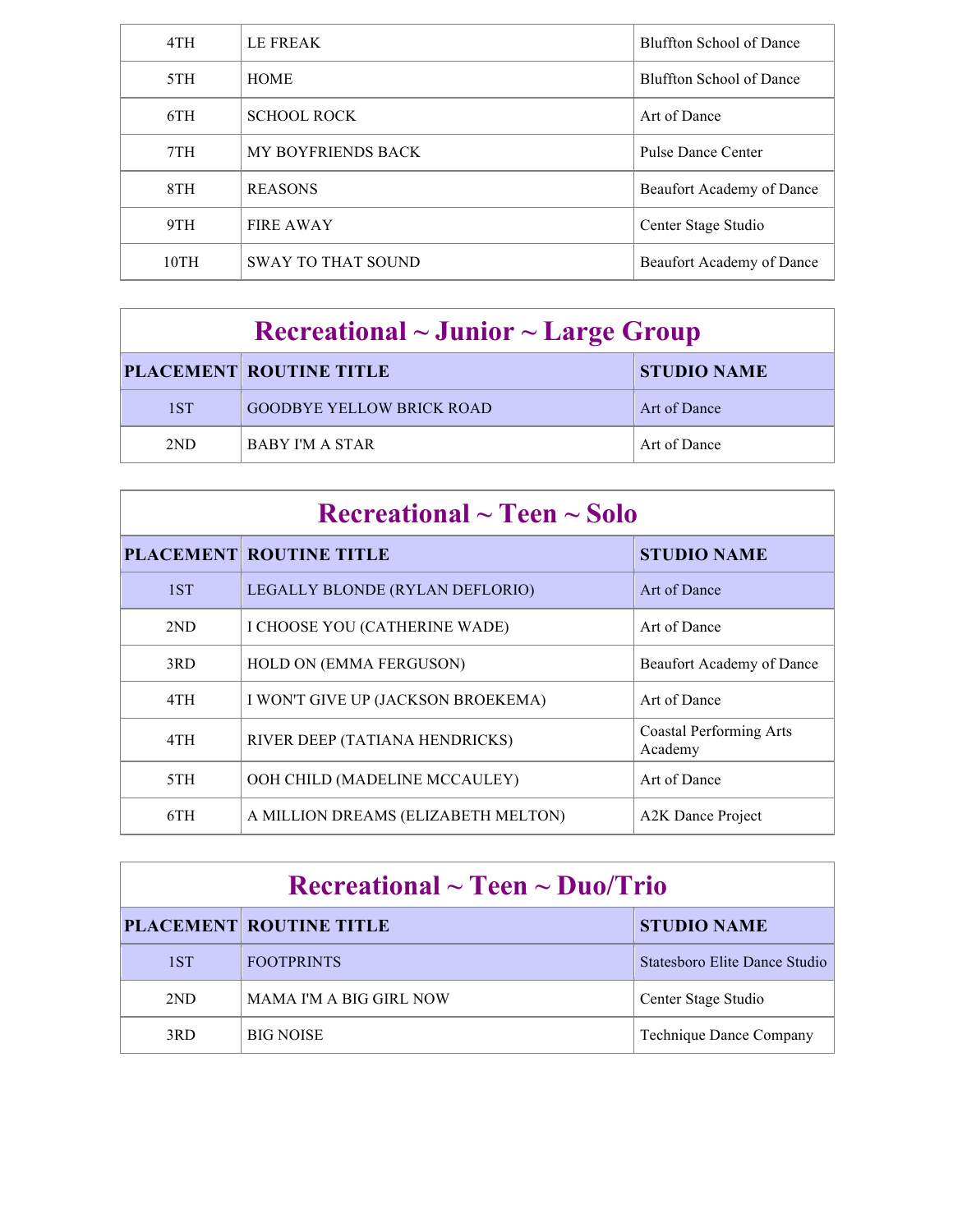| $\rm Recreational \sim Teen \sim Small~Group$ |                                |                               |
|-----------------------------------------------|--------------------------------|-------------------------------|
|                                               | <b>PLACEMENT ROUTINE TITLE</b> | <b>STUDIO NAME</b>            |
| 1ST                                           | <b>OCEANS</b>                  | Statesboro Elite Dance Studio |
| 2ND                                           | <b>BE MY BABY</b>              | Statesboro Elite Dance Studio |

| $\textbf{Recreational} \sim \textbf{Teen} \sim \textbf{Large Group}$ |                                |                    |
|----------------------------------------------------------------------|--------------------------------|--------------------|
|                                                                      | <b>PLACEMENT ROUTINE TITLE</b> | <b>STUDIO NAME</b> |
| 1ST                                                                  | LOSE CONTROL                   | Art of Dance       |

| $\rm Recreational \sim Senior \sim Solo$ |                                   |                               |
|------------------------------------------|-----------------------------------|-------------------------------|
|                                          | <b>PLACEMENT ROUTINE TITLE</b>    | <b>STUDIO NAME</b>            |
| 1ST                                      | SOS (HANNAH CLAY)                 | Statesboro Elite Dance Studio |
| 2ND                                      | PARALYZED (AMARA MIMS)            | On Your Toes Dance<br>Company |
| 3RD                                      | DON'T STOP ME NOW (EMMA KNOWLTON) | Center Stage Studio           |

| Intermediate $\sim$ Petite $\sim$ Solo |                                      |                                     |
|----------------------------------------|--------------------------------------|-------------------------------------|
|                                        | <b>PLACEMENT ROUTINE TITLE</b>       | <b>STUDIO NAME</b>                  |
| 1ST                                    | <b>CRAZY FEET (CHLOE KENDRICK)</b>   | Coastal Performing Arts<br>Academy  |
| 2ND                                    | HAIR (KARIS WILSON)                  | Maxine Patterson School of<br>Dance |
| 3RD                                    | <b>RUBY BLUE (SOFIA LELOS)</b>       | The STUDIO Savannah                 |
| 4TH                                    | WON'T SAY I'M IN LOVE (GRACIE AIKEN) | Legacy Center for the Arts          |

| Intermediate $\sim$ Petite $\sim$ Duo/Trio |                                |                     |
|--------------------------------------------|--------------------------------|---------------------|
|                                            | <b>PLACEMENT ROUTINE TITLE</b> | <b>STUDIO NAME</b>  |
| 1ST                                        | <b>FIX YOU</b>                 | The STUDIO Savannah |

| Intermediate $\sim$ Petite $\sim$ Small Group |                                |                                  |
|-----------------------------------------------|--------------------------------|----------------------------------|
|                                               | <b>PLACEMENT ROUTINE TITLE</b> | <b>STUDIO NAME</b>               |
| 1ST                                           | WORKOUT WITH US                | <b>BDC-Britt's Dance Company</b> |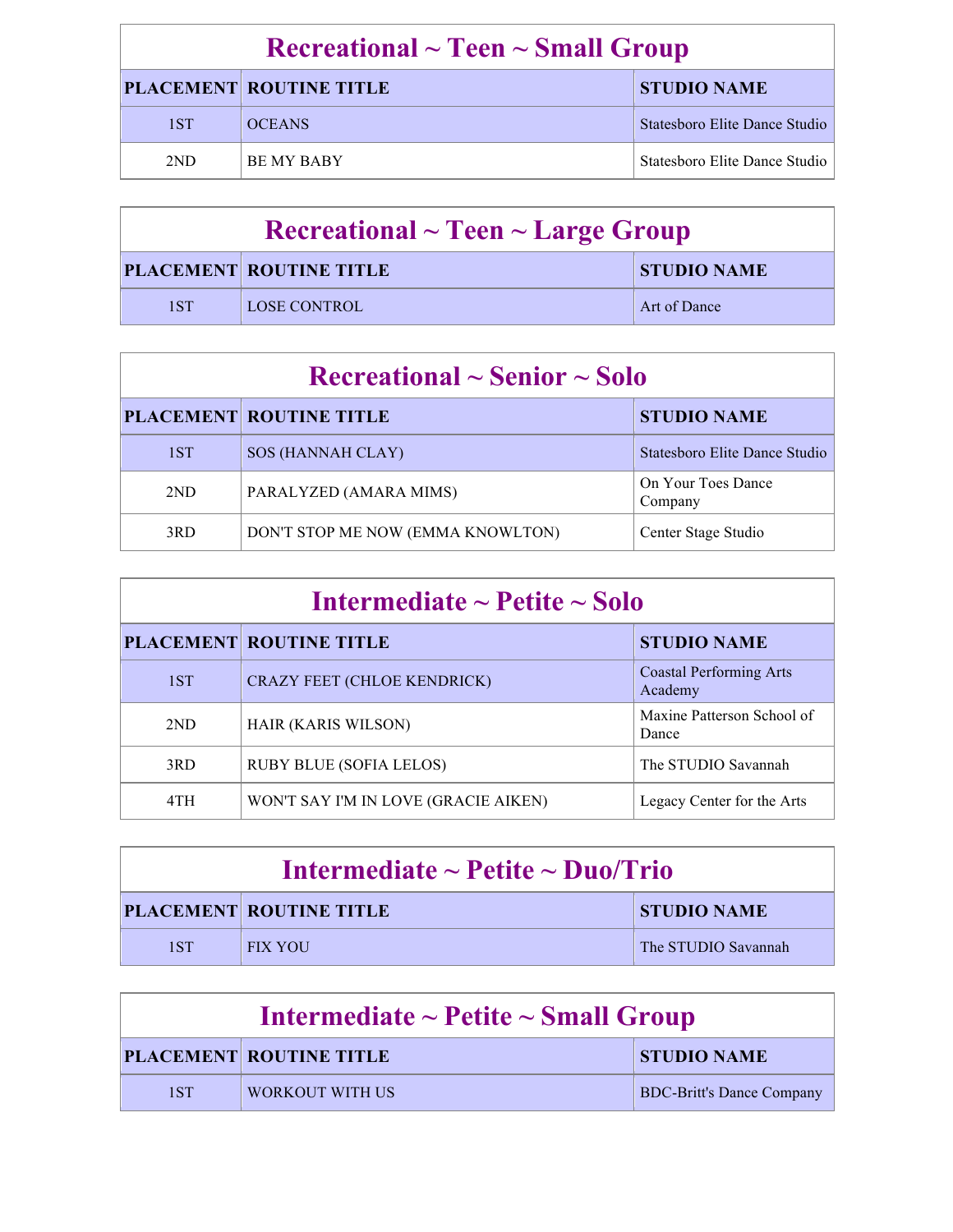|      | Intermediate $\sim$ Junior $\sim$ Solo  |                                           |
|------|-----------------------------------------|-------------------------------------------|
|      | <b>PLACEMENT ROUTINE TITLE</b>          | <b>STUDIO NAME</b>                        |
| 1ST  | HOME UNDER THE SKY (RILEY KENNEDY)      | <b>Beaufort Academy of Dance</b>          |
| 2ND  | A SUMMER SONG (EMI PEEL)                | Young Attitudes Dance<br>Center           |
| 3RD  | LANDSLIDE (JAYCEE GREENMUN)             | Art of Dance                              |
| 4TH  | FIREWOOD (KINSLEY JOHNSON)              | Dance Dynamics Studio                     |
| 5TH  | TANGO (ARDEN LANE)                      | Legacy Center for the Arts                |
| 5TH  | LONG HURR (ALIYAH AIKEN)                | Beaufort Academy of Dance                 |
| 6TH  | THE ROSE (MAE NOLEN)                    | The STUDIO Savannah                       |
| 7TH  | DREAM (QWYNN DURESKA)                   | The STUDIO Savannah                       |
| 8TH  | OCEAN EYES (MCLEAN CUMBIE)              | Legacy Center for the Arts                |
| 9TH  | FEET DON'T FAIL ME NOW (AVA BRYANT)     | <b>Coastal Performing Arts</b><br>Academy |
| 10TH | FRAGMENTS (SIENA MINNICK)               | The STUDIO Savannah                       |
| 11TH | PANDA (JAYDEN THOMPSON)                 | Young Attitudes Dance<br>Center           |
| 12TH | THE WALKER (RIO ESPOSITO)               | Legacy Center for the Arts                |
| 12TH | WORK ME DOWN (JULIA MAYO)               | Dance Dynamics Studio                     |
| 13TH | I WANT IT NOW (OLIVIA JAMES)            | The STUDIO Savannah                       |
| 14TH | LITTLE WHITE HOUSE (HARPER BELL-KIMBRO) | Art of Dance                              |
| 15TH | ANYONE (MCKENZIE HALL)                  | Maxine Patterson School of<br>Dance       |
| 15TH | VOODOO (SOFIA RIESEN)                   | Legacy Center for the Arts                |
| 24TH | LET MYSELF TRY (ARDYN GELLER)           | <b>BDC-Britt's Dance Company</b>          |
| 25TH | HAVE A LITTLE FAITH (KAYDEN GRAY)       | <b>BDC-Britt's Dance Company</b>          |
| 25TH | RAINBOW (HARLOW RAGSDALE)               | Center Stage Studio                       |
| 26TH | TIMMY TURNER (ALP BOONE)                | <b>Coastal Performing Arts</b><br>Academy |
| 27TH | CHASING CARS (KELLY JANE ANDREWS)       | Pulse Dance Center                        |
| 28TH | HOLD BACK THE RAIN (SHELBY ELLIOTT)     | Beaufort Academy of Dance                 |
| 29TH | SAY SOMETHING (TUCKER BRIGHAM)          | Pulse Dance Center                        |
| 30TH | PRETTY HURTS (ANNESTON DUNIGAN)         | Yer Studio                                |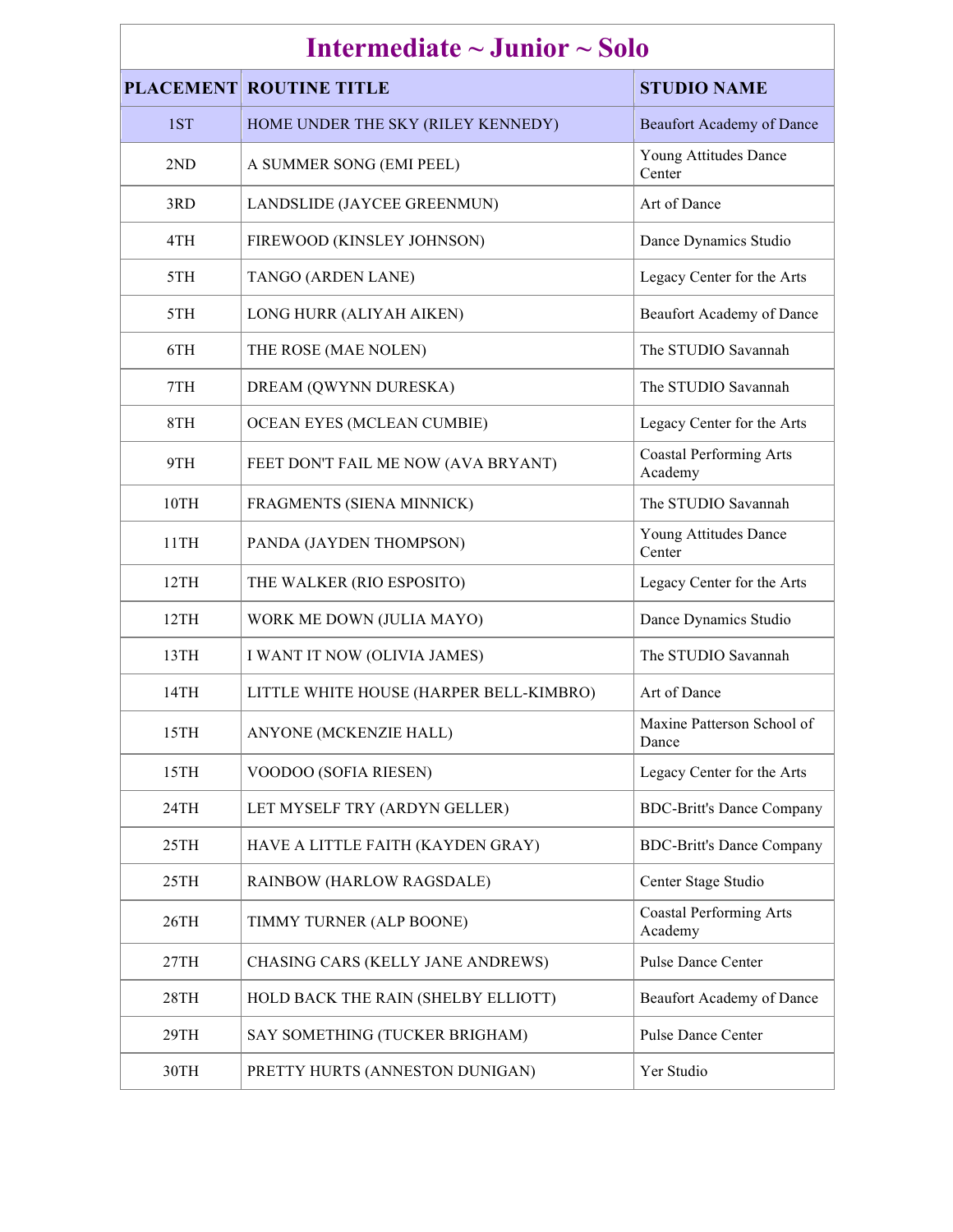| Intermediate $\sim$ Junior $\sim$ Duo/Trio |                                |                                           |
|--------------------------------------------|--------------------------------|-------------------------------------------|
|                                            | <b>PLACEMENT ROUTINE TITLE</b> | <b>STUDIO NAME</b>                        |
| 1ST                                        | <b>LONG TRAIN RUNNIN</b>       | Legacy Center for the Arts                |
| 2ND                                        | WHAT A FEELING                 | The STUDIO Savannah                       |
| 3RD                                        | <b>FOOTPRINTS IN THE SAND</b>  | Art of Dance                              |
| 4TH                                        | <b>NEVER TEAR US APART</b>     | The STUDIO Savannah                       |
| 5TH                                        | <b>SENSELESS</b>               | Maxine Patterson School of<br>Dance       |
| 6TH                                        | <b>CANDYMAN</b>                | The STUDIO Savannah                       |
| 7TH                                        | <b>GO CRAZY</b>                | Beaufort Academy of Dance                 |
| 8TH                                        | NEW LITTLE MISS RHYTHM IN TOWN | <b>Coastal Performing Arts</b><br>Academy |

| Intermediate $\sim$ Junior $\sim$ Small Group |                                |                                           |
|-----------------------------------------------|--------------------------------|-------------------------------------------|
|                                               | <b>PLACEMENT ROUTINE TITLE</b> | <b>STUDIO NAME</b>                        |
| 1ST                                           | <b>DANCING DUMMIES</b>         | <b>Coastal Performing Arts</b><br>Academy |
| 2ND                                           | <b>FIREWORK</b>                | Art of Dance                              |
| 3RD                                           | <b>CONGA</b>                   | The STUDIO Savannah                       |
| 4TH                                           | <b>LOVELY DAY</b>              | The STUDIO Savannah                       |
| 5TH                                           | WHO YOU ARE                    | Maxine Patterson School of<br>Dance       |
| 5TH                                           | <b>MATERIAL GIRL</b>           | Dance Dynamics Studio                     |
| 6TH                                           | <b>GO MISSY</b>                | Maxine Patterson School of<br>Dance       |

| Intermediate $\sim$ Junior $\sim$ Large Group |                                |                                  |
|-----------------------------------------------|--------------------------------|----------------------------------|
|                                               | <b>PLACEMENT ROUTINE TITLE</b> | <b>STUDIO NAME</b>               |
| 1ST                                           | <b>TEACH ME HOW TO SHIMMY</b>  | The Southern Dance<br>Connection |
| 2ND                                           | YOU KNOW IT'S ABOUT YOU        | <b>BDC-Britt's Dance Company</b> |
| 3RD                                           | <b>WELCOME TO JAPAN</b>        | <b>BDC-Britt's Dance Company</b> |
| 4TH                                           | <b>CANDY</b>                   | Pulse Dance Center               |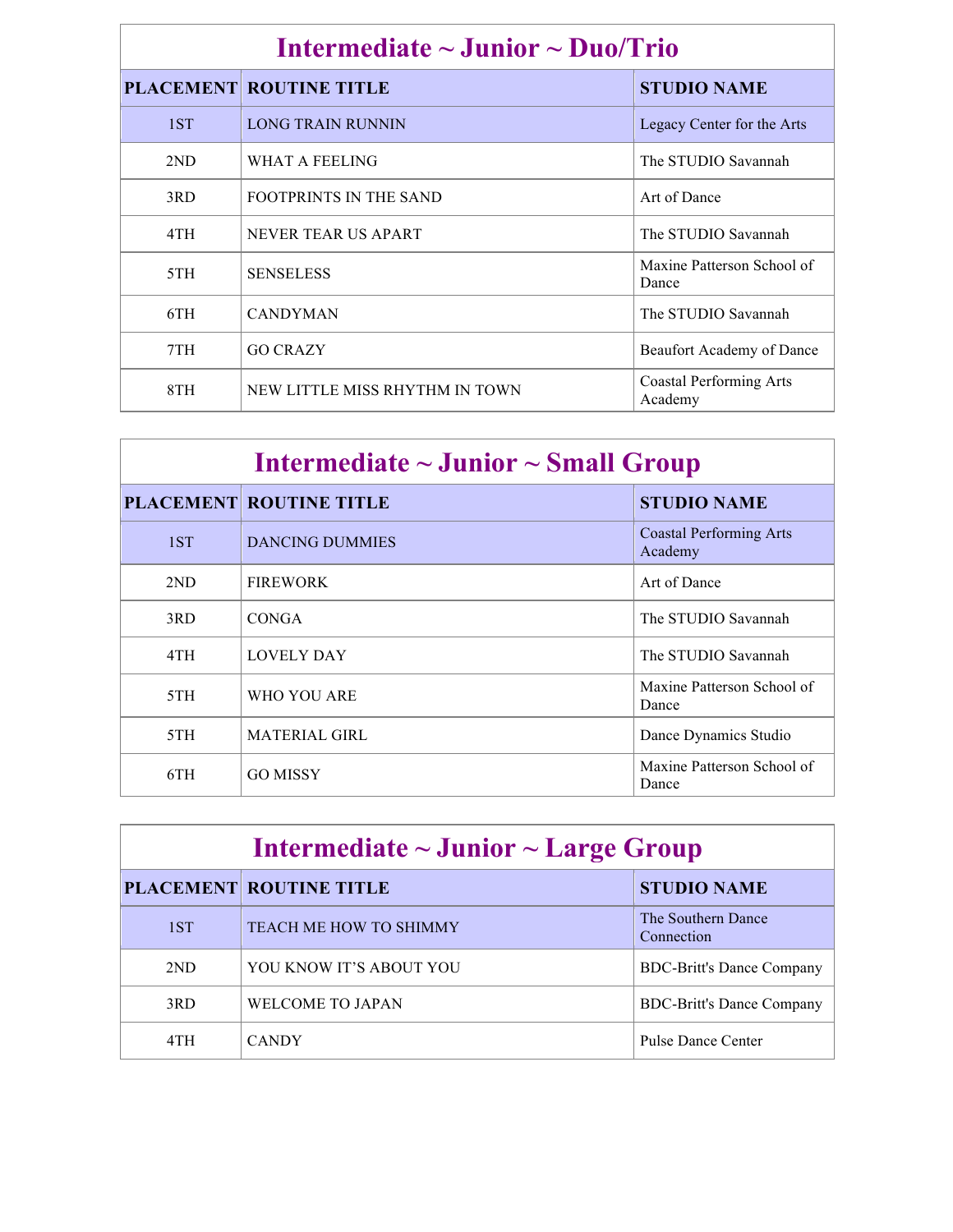|                                                                  | Intermediate $\sim$ Junior $\sim$ Line |  |  |
|------------------------------------------------------------------|----------------------------------------|--|--|
| <b>PLACEMENT ROUTINE TITLE</b><br><b>STUDIO NAME</b>             |                                        |  |  |
| The Southern Dance<br><b>WE'RE DANCING!</b><br>1ST<br>Connection |                                        |  |  |

| Intermediate $\sim$ Junior $\sim$ Production |                                |                                  |
|----------------------------------------------|--------------------------------|----------------------------------|
|                                              | <b>PLACEMENT ROUTINE TITLE</b> | <b>STUDIO NAME</b>               |
| 1ST                                          | LET'S GROOVE                   | <b>Beaufort Academy of Dance</b> |

| Intermediate $\sim$ Teen $\sim$ Solo |                                           |                                           |
|--------------------------------------|-------------------------------------------|-------------------------------------------|
|                                      | <b>PLACEMENT ROUTINE TITLE</b>            | <b>STUDIO NAME</b>                        |
| 1ST                                  | <b>WARRIOR (MADISON HUGHES)</b>           | <b>A2K Dance Project</b>                  |
| 2 <sub>ND</sub>                      | SPOOKY (MADISYN AMOS)                     | Legacy Center for the Arts                |
| 3RD                                  | I'M GOING DOWN (TALIYAH WARD)             | The STUDIO Savannah                       |
| 4TH                                  | FLASHLIGHT (NORAH RUSSO)                  | Art of Dance                              |
| 5TH                                  | WITHIN/WITHOUT (ISABELLE LEFAND)          | Center Stage Studio                       |
| 6TH                                  | LA MONO HABLA (ZALI SPENCER)              | Beaufort Academy of Dance                 |
| 7TH                                  | <b>BRUISES (REISE MORAN)</b>              | The STUDIO Savannah                       |
| 8TH                                  | TO THIS DAY (REILYNN HEAD)                | <b>BDC-Britt's Dance Company</b>          |
| 8TH                                  | <b>GOLDEN SLUMBERS (CORBAN ANDERSON)</b>  | The STUDIO Savannah                       |
| 9TH                                  | <b>GO YOUR OWN WAY (AUBREY SPENCER)</b>   | The STUDIO Savannah                       |
| 9TH                                  | DEPTH OVER DISTANCE (MARY OLIFF JOHNSTON) | <b>Pulse Dance Center</b>                 |
| 10TH                                 | MISS OTIS REGRETS (KATHRINE SHAWL)        | <b>Coastal Performing Arts</b><br>Academy |
| 10TH                                 | PARALYZED (ALEX FARMER)                   | Center Stage Studio                       |
| 11TH                                 | WHAT IF LOVE (HANNAH PATEL)               | Dance Tech and Talent                     |
| 12TH                                 | HUMAN (HANNAH KAISER)                     | Pulse Dance Center                        |
| 13TH                                 | RICH AND FAMOUS (EMMA KATE SANDERS)       | <b>Pulse Dance Center</b>                 |
| 14TH                                 | DRIP (COLEY BARKLEY)                      | <b>BDC-Britt's Dance Company</b>          |
| 15TH                                 | MAGNETISE (HAYLEY TATER)                  | <b>Coastal Performing Arts</b><br>Academy |
| 16TH                                 | FEELING GOOD (SKYLAR SCOTT)               | The STUDIO Savannah                       |
| 17TH                                 | MONSTER (TAYLOR BRANNAM)                  | <b>BDC-Britt's Dance Company</b>          |
| 18TH                                 | RUNAWAY (GABY WOODSON)                    | Maxine Patterson School of<br>Dance       |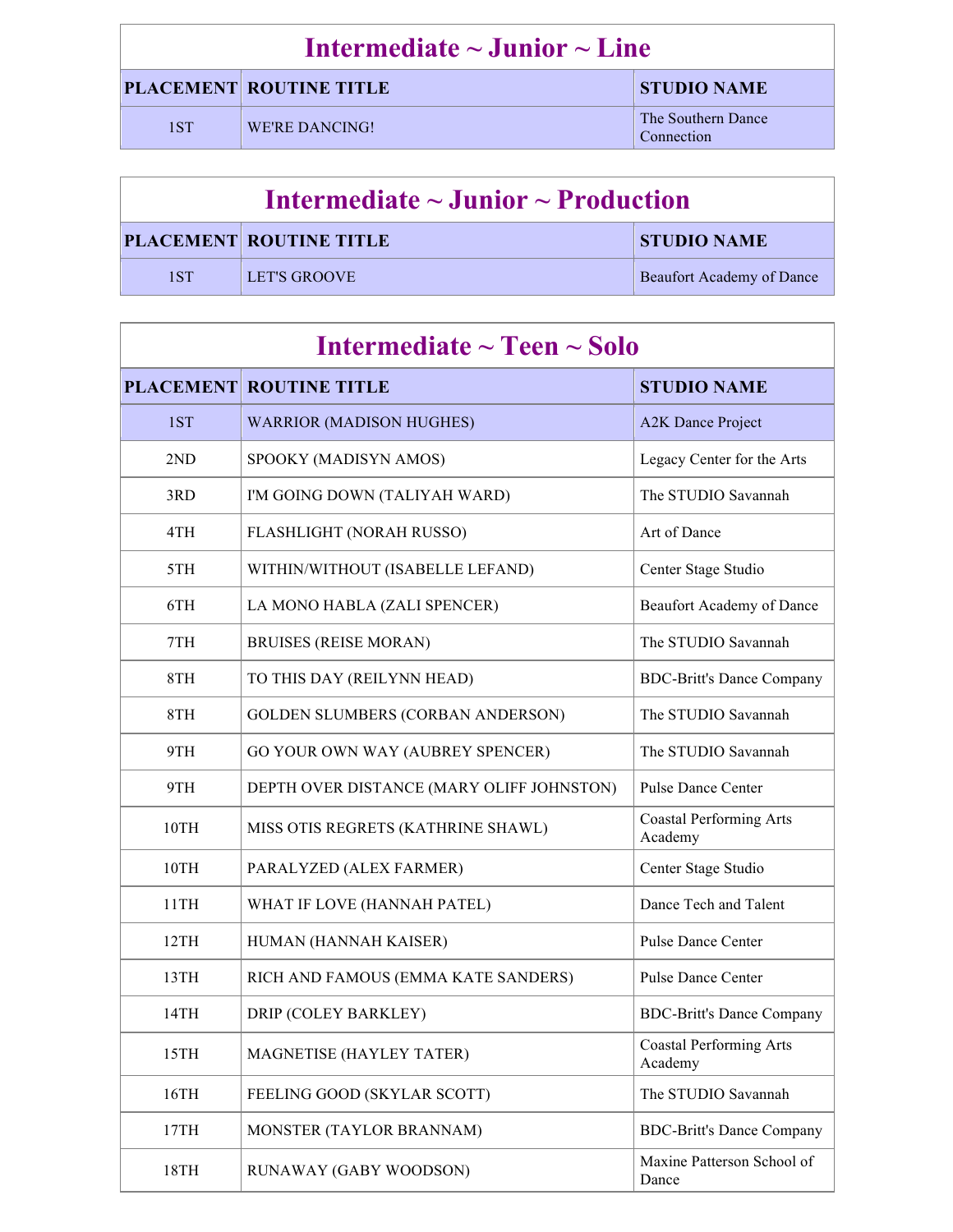| 19TH | <b>SASS (ELLE BENJAMIN)</b>         | Pulse Dance Center               |
|------|-------------------------------------|----------------------------------|
| 20TH | HELP THE PEOPLE (LAUREN ANDREWS)    | Pulse Dance Center               |
| 21TH | LOSE CONTROL (MORGAN HUMPHREY)      | Young Attitudes Dance<br>Center  |
| 21TH | BACK TO BASICS (ANNA CLAIRE TANNER) | The Southern Dance<br>Connection |

| Intermediate $\sim$ Teen $\sim$ Duo/Trio |                                |                                     |
|------------------------------------------|--------------------------------|-------------------------------------|
|                                          | <b>PLACEMENT ROUTINE TITLE</b> | <b>STUDIO NAME</b>                  |
| 1ST                                      | <b>CAN'T DO IT ALONE</b>       | A2K Dance Project                   |
| 2ND                                      | <b>VINCENT</b>                 | The STUDIO Savannah                 |
| 3RD                                      | <b>ETHEREAL</b>                | The STUDIO Savannah                 |
| 4TH                                      | <b>BEGGIN'</b>                 | Maxine Patterson School of<br>Dance |
| 5TH                                      | <b>SATURN</b>                  | <b>BDC-Britt's Dance Company</b>    |
| 6TH                                      | <b>NOTORIOUS</b>               | Maxine Patterson School of<br>Dance |
| 7TH                                      | <b>BEAUTIFUL THING</b>         | Art of Dance                        |
| 8TH                                      | <b>RESCUE</b>                  | Dance Tech and Talent               |
| 9TH                                      | <b>SOLDIER</b>                 | A2K Dance Project                   |
| 10TH                                     | <b>REMEDY</b>                  | Dance Tech and Talent               |

| Intermediate $\sim$ Teen $\sim$ Small Group |                                |                                           |
|---------------------------------------------|--------------------------------|-------------------------------------------|
|                                             | <b>PLACEMENT ROUTINE TITLE</b> | <b>STUDIO NAME</b>                        |
| 1ST                                         | <b>SANDMAN</b>                 | <b>Coastal Performing Arts</b><br>Academy |
| 2ND                                         | <b>FALLING APART</b>           | A2K Dance Project                         |
| 3RD                                         | <b>AFTER THE STORM</b>         | The STUDIO Savannah                       |
| 4TH                                         | ON MY BLOCK                    | Beaufort Academy of Dance                 |
| 5TH                                         | <b>THRILLER</b>                | A2K Dance Project                         |
| 6TH                                         | 9 TO 5                         | <b>Coastal Performing Arts</b><br>Academy |
| 7TH                                         | YELLOW BRICK ROAD              | The STUDIO Savannah                       |
| 8TH                                         | <b>BETTER HAVE MY MONEY</b>    | Art of Dance                              |
| 9TH                                         | <b>I GOTCHA</b>                | The STUDIO Savannah                       |
| 10TH                                        | <b>DRIFTING</b>                | Dance Tech and Talent                     |
| 11TH                                        | <b>BATTLEFIELD</b>             | A2K Dance Project                         |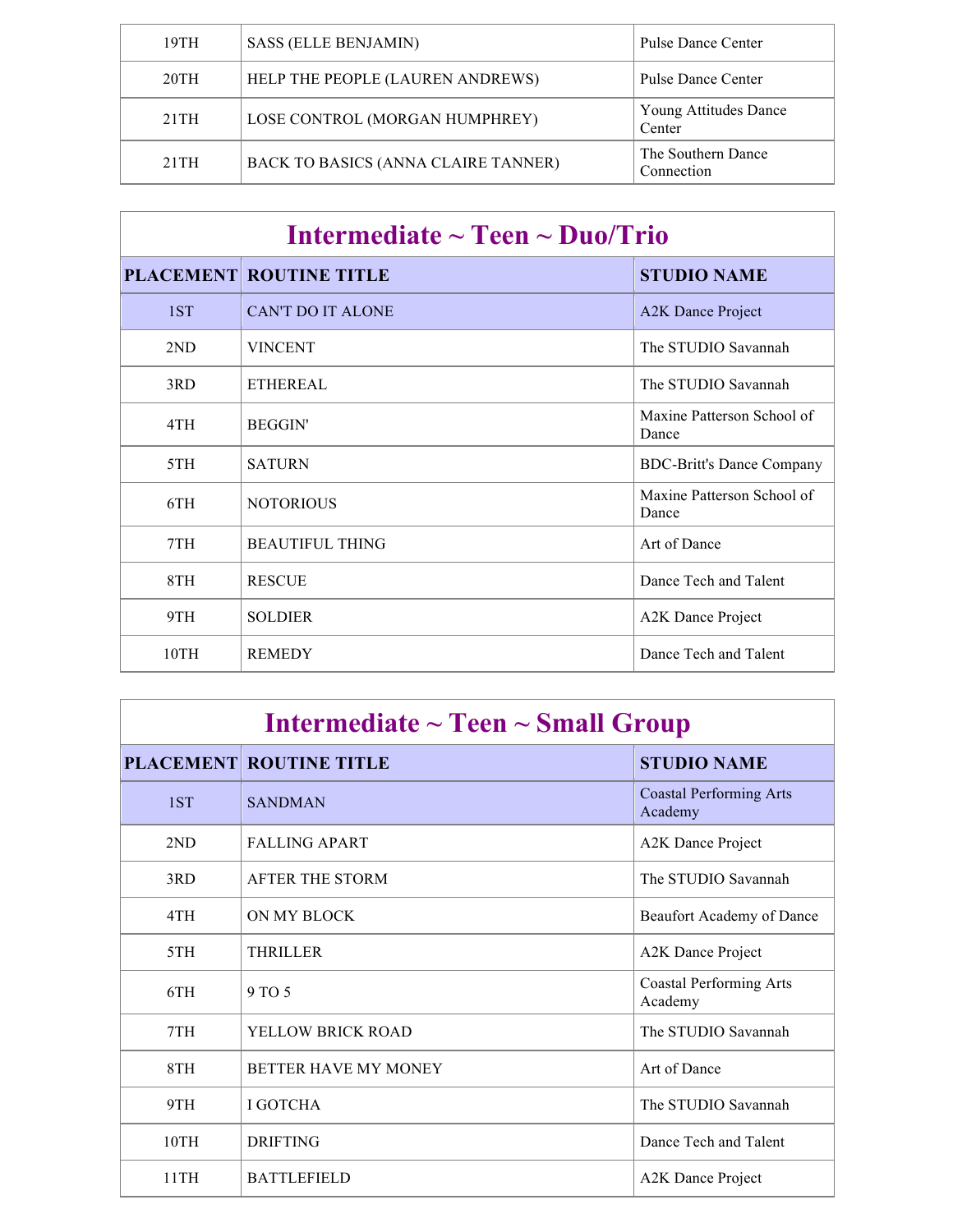| 12TH | <b>SUMMERTIME</b>     | Art of Dance                              |
|------|-----------------------|-------------------------------------------|
| 13TH | <b>ONE REASON</b>     | The STUDIO Savannah                       |
| 14TH | THE CULTURE           | <b>Coastal Performing Arts</b><br>Academy |
| 15TH | <b>GRANDMAS HANDS</b> | <b>Coastal Performing Arts</b><br>Academy |
| 16TH | I'M GONNA BE          | Art of Dance                              |
| 17TH | <b>DISCO MASH-UP</b>  | <b>Coastal Performing Arts</b><br>Academy |
| 18TH | <b>FALL FOR YOU</b>   | Maxine Patterson School of<br>Dance       |
| 19TH | <b>BILLS</b>          | <b>Pulse Dance Center</b>                 |
| 20TH | <b>JUMP</b>           | <b>Coastal Performing Arts</b><br>Academy |

| Intermediate $\sim$ Teen $\sim$ Large Group |                                |                                     |
|---------------------------------------------|--------------------------------|-------------------------------------|
|                                             | <b>PLACEMENT ROUTINE TITLE</b> | <b>STUDIO NAME</b>                  |
| 1ST                                         | LIKE A RIVER                   | <b>A2K</b> Dance Project            |
| 2ND                                         | <b>SOME LIKE IT HOT</b>        | The STUDIO Savannah                 |
| 3RD                                         | <b>TURN IT UP!</b>             | The Southern Dance<br>Connection    |
| 4TH                                         | THE LOOK                       | Maxine Patterson School of<br>Dance |
| 5TH                                         | <b>HIGHER LOVE</b>             | The STUDIO Savannah                 |

| Intermediate $\sim$ Teen $\sim$ Line |                                |                    |
|--------------------------------------|--------------------------------|--------------------|
|                                      | <b>PLACEMENT ROUTINE TITLE</b> | <b>STUDIO NAME</b> |
| 1ST                                  | <b>HYPNOSIS</b>                | Art of Dance       |

| Intermediate $\sim$ Teen $\sim$ Production |                                |                    |
|--------------------------------------------|--------------------------------|--------------------|
|                                            | <b>PLACEMENT ROUTINE TITLE</b> | <b>STUDIO NAME</b> |
| 1ST                                        | LOVE THE WAY YOU LIE           | Art of Dance       |

| Intermediate $\sim$ Senior $\sim$ Solo |                                            |                                  |  |
|----------------------------------------|--------------------------------------------|----------------------------------|--|
|                                        | <b>PLACEMENT ROUTINE TITLE</b>             | <b>STUDIO NAME</b>               |  |
| 1ST                                    | <b>DANGEROUS (LAUREN LANIER)</b>           | <b>Technique Dance Company</b>   |  |
| 2ND                                    | FEAR IT (JACE CURRIN)                      | Technique Dance Company          |  |
| 3RD                                    | DEVIL WENT DOWN TO GEORGIA (HAILEY ROZIER) | The Southern Dance<br>Connection |  |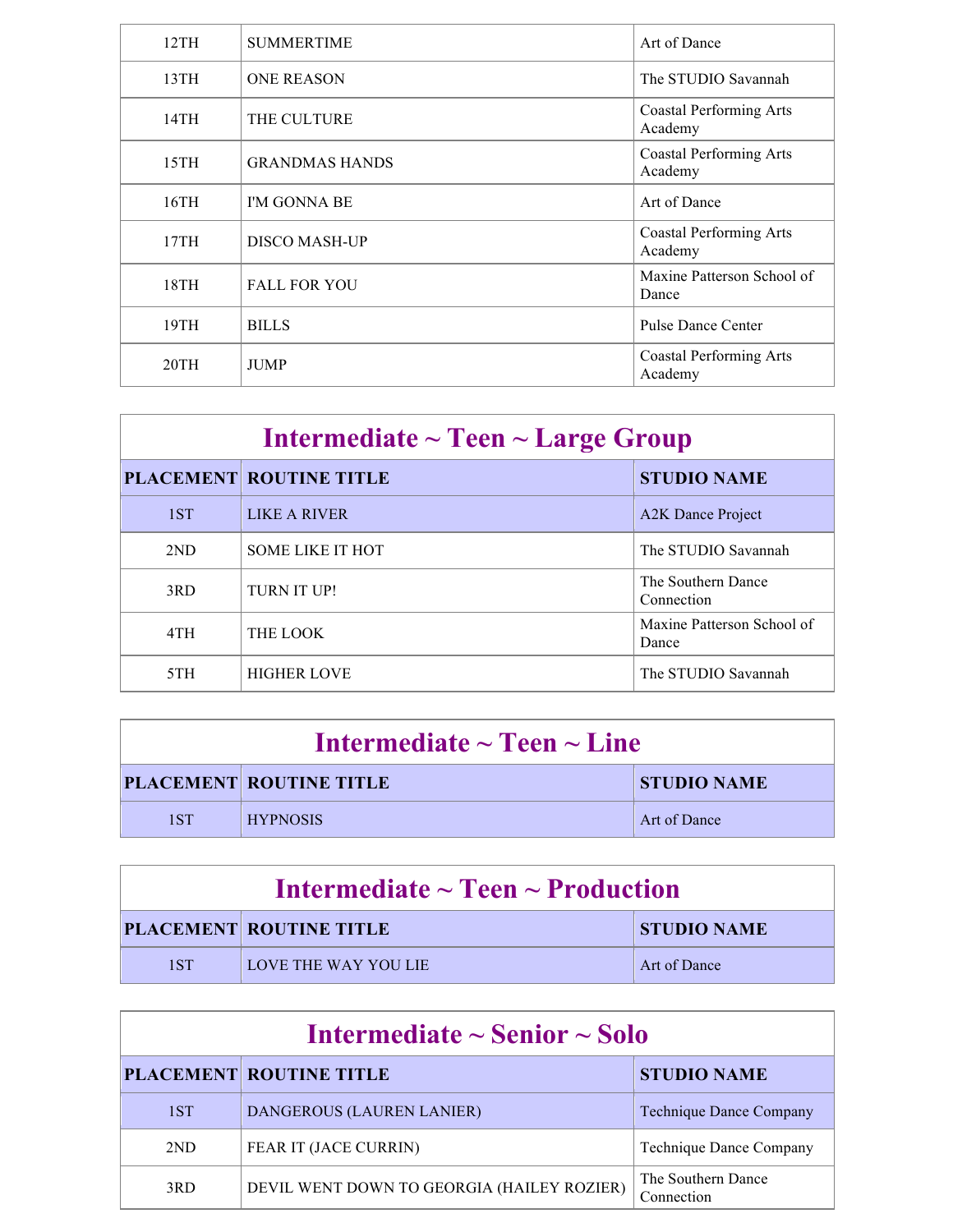| 4TH  | <b>QUITE MISS HOME (REILLY HUGHES)</b>     | <b>A2K Dance Project</b>                  |
|------|--------------------------------------------|-------------------------------------------|
| 5TH  | AMEN (AYANA SIEBEN MURRAH)                 | <b>Pulse Dance Center</b>                 |
| 6TH  | RUNNING (ROSIE HOGAN)                      | The STUDIO Savannah                       |
| 7TH  | SH-BOOM (MARTI ANN BAILEY)                 | The Southern Dance<br>Connection          |
| 8TH  | LESSONS (VANESSA VANCE)                    | <b>Coastal Performing Arts</b><br>Academy |
| 9TH  | FALSE CONFIDENCE (ELLEN ARANTES)           | <b>BDC-Britt's Dance Company</b>          |
| 10TH | I GOT IT (K'LA RAHMAN)                     | The STUDIO Savannah                       |
| 10TH | TIGHTEN UP (CAROLINE GRACE MASON)          | The Southern Dance<br>Connection          |
| 11TH | QUIET UPTOWN (WYCKIE BERRY)                | <b>Pulse Dance Center</b>                 |
| 12TH | YOU LOST ME (MADISON WHITELY)              | Maxine Patterson School of<br>Dance       |
| 13TH | EMERGENCY (AASHNA SHAH)                    | Art of Dance                              |
| 14TH | RISE UP (AVA HAMILTON)                     | The STUDIO Savannah                       |
| 15TH | OLDER (MARISSA PLANTON)                    | Dance Tech and Talent                     |
| 16TH | VARIATION FROM LA BAYADERE (HELEN PILTNER) | Technique Dance Company                   |
| 17TH | RUNAWAY (COURTNEY WATSON)                  | Art of Dance                              |
| 18TH | HEAVEN I KNOW (ELIZABETH WIGGINS)          | Technique Dance Company                   |
| 19TH | <b>BREEZY (GAGE ORVIN)</b>                 | Young Attitudes Dance<br>Center           |
| 20TH | <b>BROTHER (AUDREY HARDAGE)</b>            | Dance Tech and Talent                     |

| Intermediate $\sim$ Senior $\sim$ Duo/Trio |                                |                                           |
|--------------------------------------------|--------------------------------|-------------------------------------------|
|                                            | <b>PLACEMENT ROUTINE TITLE</b> | <b>STUDIO NAME</b>                        |
| 1ST                                        | I CAN'T DO IT ALONE            | The Southern Dance<br>Connection          |
| 2ND                                        | <b>ROXIE &amp; VELMA</b>       | Technique Dance Company                   |
| 2ND                                        | <b>ENTRE EN COLLISION</b>      | <b>Coastal Performing Arts</b><br>Academy |
| 3RD                                        | WALK IT OUT                    | Young Attitudes Dance<br>Center           |
| 4TH                                        | LET YOU LOVE ME                | Young Attitudes Dance<br>Center           |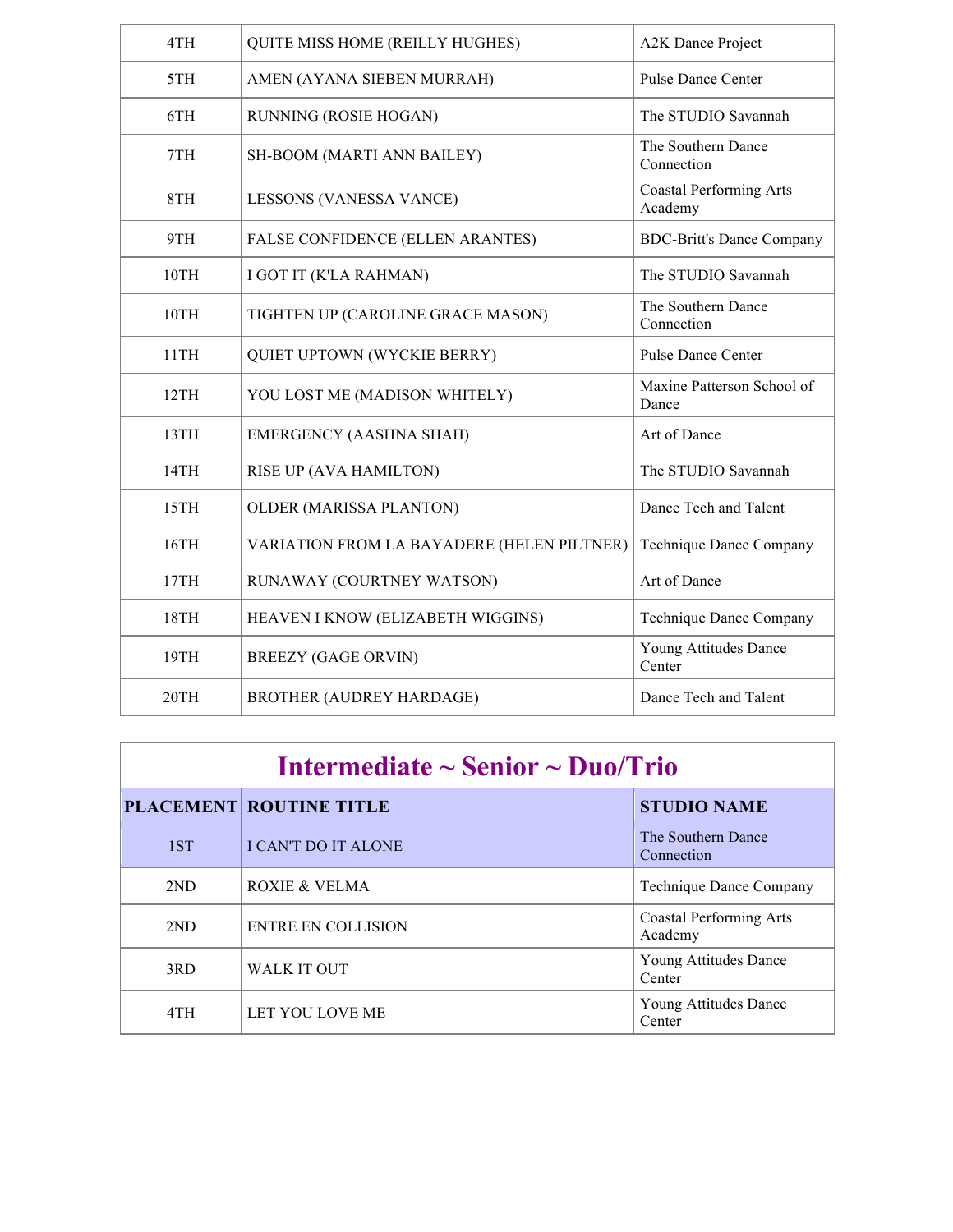| Intermediate $\sim$ Senior $\sim$ Small Group |                                |                                  |
|-----------------------------------------------|--------------------------------|----------------------------------|
|                                               | <b>PLACEMENT ROUTINE TITLE</b> | <b>STUDIO NAME</b>               |
| 1ST                                           | <b>SHELTER</b>                 | <b>Pulse Dance Center</b>        |
| 2ND                                           | <b>BLANK PAGE</b>              | Pulse Dance Center               |
| 3RD                                           | <b>SALUTE</b>                  | Pulse Dance Center               |
| 4TH                                           | <b>PERM</b>                    | The Southern Dance<br>Connection |
| 5TH                                           | <b>SWEET CITY WOMAN</b>        | Technique Dance Company          |
| 6TH                                           | ONE BEAUTIFUL EVENING          | Technique Dance Company          |
| 7TH                                           | <b>CRAZY</b>                   | Young Attitudes Dance<br>Center  |
| 8TH                                           | <b>BATTLE OF THE ENCHANTED</b> | <b>BDC-Britt's Dance Company</b> |

| Intermediate $\sim$ Senior $\sim$ Large Group |                                |                     |
|-----------------------------------------------|--------------------------------|---------------------|
|                                               | <b>PLACEMENT ROUTINE TITLE</b> | <b>STUDIO NAME</b>  |
| 1ST                                           | <b>BIG WHITE ROOM</b>          | Pulse Dance Center  |
| 2ND                                           | AMERICA                        | Pulse Dance Center  |
| 3RD                                           | <b>CARDI</b>                   | Pulse Dance Center  |
| 4TH                                           | <b>LOVELY DAY</b>              | Pulse Dance Center  |
| 5TH                                           | <b>TRIBE</b>                   | Pulse Dance Center  |
| 6TH                                           | ON THE RUN                     | Center Stage Studio |

| Elite $\sim$ Junior $\sim$ Solo |                                |                     |
|---------------------------------|--------------------------------|---------------------|
|                                 | <b>PLACEMENT ROUTINE TITLE</b> | <b>STUDIO NAME</b>  |
| 1ST                             | COURAGE (ALLIE NOLEN)          | The STUDIO Savannah |

| Elite $\sim$ Teen $\sim$ Solo |  |  |
|-------------------------------|--|--|
|-------------------------------|--|--|

|     | <b>PLACEMENT ROUTINE TITLE</b>                     | <b>STUDIO NAME</b>  |
|-----|----------------------------------------------------|---------------------|
| 1ST | MACHINE ROUTINE (KYNDLE JENKINS)                   | The STUDIO Savannah |
| 2ND | SOON AS MY HEART BREAKS (BRIDGET<br>HOLLINGSWORTH) | Art of Dance        |
| 3RD | ON THE BLUE (CULLIE PARSONS)                       | The STUDIO Savannah |
| 4TH | BETTER (BRAYDEN DIBENEDETTO)                       | Art of Dance        |
| 5TH | <b>CLAIRE DE LUNE (REESE MARSH)</b>                | The STUDIO Savannah |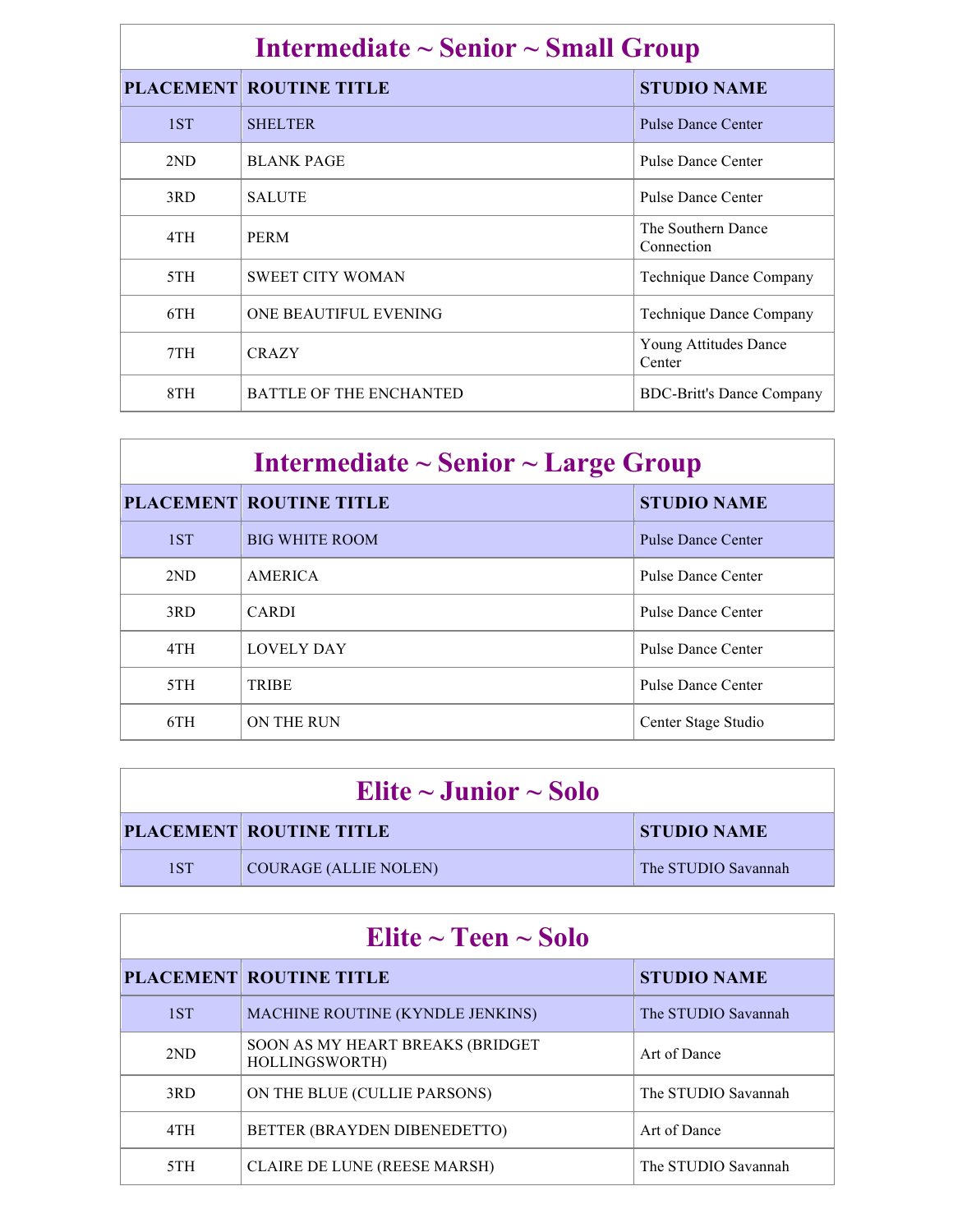| THE BEST IS YET TO COME (JAINA HERNANDEZ) | Coastal Performing Arts<br>Academy |
|-------------------------------------------|------------------------------------|
|                                           |                                    |

| Elite $\sim$ Teen $\sim$ Duo/Trio |                                |                     |
|-----------------------------------|--------------------------------|---------------------|
|                                   | <b>PLACEMENT ROUTINE TITLE</b> | <b>STUDIO NAME</b>  |
| 1ST                               | <b>PROM NIGHT</b>              | Art of Dance        |
| 2ND                               | <b>HOLD ON</b>                 | The STUDIO Savannah |

| Elite $\sim$ Teen $\sim$ Small Group |                                |                       |
|--------------------------------------|--------------------------------|-----------------------|
|                                      | <b>PLACEMENT ROUTINE TITLE</b> | <b>STUDIO NAME</b>    |
| 1ST                                  | 90 DAYS                        | Art of Dance          |
| 2ND                                  | THE CHAIN                      | The STUDIO Savannah   |
| 3RD                                  | <b>GWEN VERDON</b>             | Art of Dance          |
| 4TH                                  | WHEN VELMA TAKES THE STAND     | Art of Dance          |
| 4TH                                  | <b>CONSEQUENCES</b>            | Dance Dynamics Studio |

| Elite $\sim$ Teen $\sim$ Large Group |                                |                       |
|--------------------------------------|--------------------------------|-----------------------|
|                                      | <b>PLACEMENT ROUTINE TITLE</b> | <b>STUDIO NAME</b>    |
| 1ST                                  | <b>INCOMPLETE</b>              | Art of Dance          |
| 2ND                                  | ALL COMING BACK                | Dance Dynamics Studio |

| Elite $\sim$ Teen $\sim$ Production |                                |                    |
|-------------------------------------|--------------------------------|--------------------|
|                                     | <b>PLACEMENT ROUTINE TITLE</b> | <b>STUDIO NAME</b> |
| 1ST                                 | <b>BIG BROWN EYES</b>          | Art of Dance       |

| Elite $\sim$ Senior $\sim$ Solo |                                       |                                           |
|---------------------------------|---------------------------------------|-------------------------------------------|
|                                 | <b>PLACEMENT ROUTINE TITLE</b>        | <b>STUDIO NAME</b>                        |
| 1ST                             | RUN TO YOU (EMMA TERRILL)             | Art of Dance                              |
| 2ND                             | MOONLIGHT SONATA (WYATT OSWALD)       | <b>Coastal Performing Arts</b><br>Academy |
| 3RD                             | <b>EXPERIENCE (KENDRA BROWN)</b>      | Legacy Center for the Arts                |
| 4TH                             | AMEN (KAITLYN MUDRICK)                | A <sub>2</sub> K Dance Project            |
| 5TH                             | THE POWER OF LOVE (JENNA TERBRUEGGEN) | Art of Dance                              |
| 6TH                             | WICKED GAME (SOFIA BOSTIC)            | Art of Dance                              |